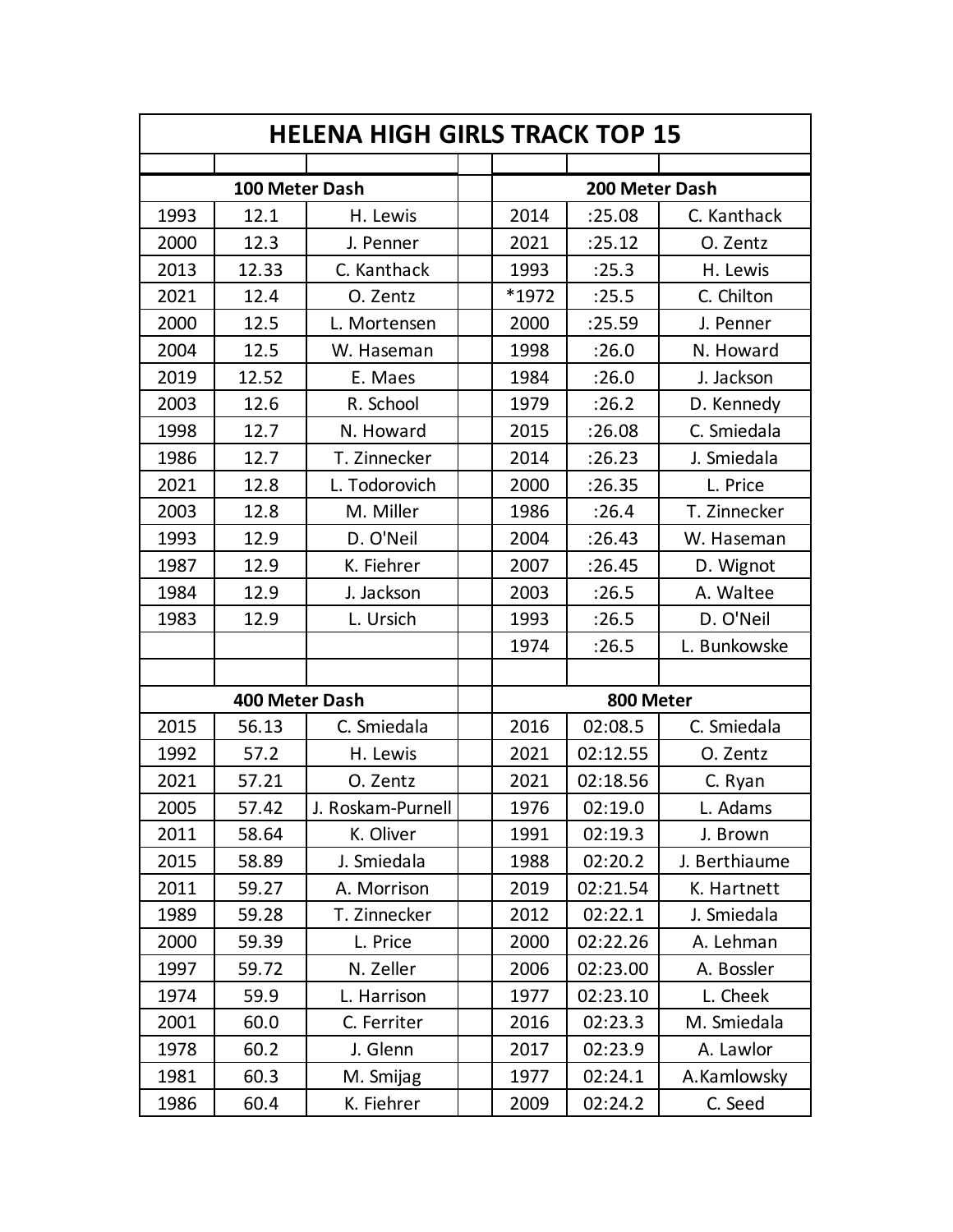| 1600 Meter |                          |               | 3200 Meter               |         |               |  |
|------------|--------------------------|---------------|--------------------------|---------|---------------|--|
| 2019       | 05:02.0                  | K. Hartnett   | 2019                     | 10:54.9 | K. Hartnett   |  |
| 2014       | 05:04.2                  | C. Smiedala   | 2013                     | 11:16.7 | L. Esposito   |  |
| 1976       | 05:06.2                  | L. Adams      | 1980                     | 11:29.1 | M. O'Leary    |  |
| 2012       | 05:07.9                  | L. Esposito   | 1987                     | 11:35.6 | K. Redfield   |  |
| 1977       | 05:14.0                  | A. Kamlowsky  | 1989                     | 11:41.8 | J. Berthiaume |  |
| 1980       | 05:14.9                  | M. O'Leary    | 2005                     | 11:47.8 | A. Bossler    |  |
| 1989       | 05:16.4                  | J. Brown      | 2019                     | 11:48.7 | K. McKay      |  |
| 1989       | 05:17.0                  | J. Berthiaume | 2017                     | 11:49.0 | A. Plant      |  |
| 1985       | 05:17.2                  | S. Beason     | 2008                     | 11:51.5 | M. Menahan    |  |
| 1978       | 05:18.3                  | P. Sodja      | 1994                     | 11:53.4 | L. Worthy     |  |
| 1978       | 05:18.4                  | L. Creek      | 1991                     | 11:57.0 | L. Kilmer     |  |
| 2019       | 05:18.75                 | O. Zentz      | 1994                     | 11:59.7 | J. Batson     |  |
| 2021       | 05:19.08                 | C. Ryan       | 2019                     | 11:59.9 | L. Onuscho    |  |
| 1978       | 05:20.3                  | T. Ward       | 1979                     | 12:00.1 | P. Sodja      |  |
| 2005       | 05:20.3                  | A. Bossler    | 2001                     | 12:03.1 | S. Snyder     |  |
|            |                          |               |                          |         |               |  |
|            | <b>100 Meter Hurdles</b> |               | <b>300 Meter Hurdles</b> |         |               |  |
| 2000       | 14.9                     | L. Mortensen  | 2012                     | :45.47  | A. Morrison   |  |
| *1978      | 14.98                    | C. Mansfield  | 2000                     | :45.9   | L. Mortensen  |  |
| 1983       | 15.2                     | K. Shepherd   | 2015                     | :46.23  | J. Smiedala   |  |
| 1972       | 15.2                     | M. Nelson     | 2006                     | :46.6   | K. Krpan      |  |
| 2021       | 15.36                    | L. Todorovich | 1993                     | :46.89  | K. Porter     |  |
| 1978       | 15.4                     | S. Mallee     | 2011                     | :46.94  | Mo. Grimsrud  |  |
| 2017       | 15.5                     | E. Pizzini    | 1997                     | :47.11  | S. Agee       |  |
| 2018       | 15.6                     | K Hilborn     | 1990                     | :47.3   | W. Bellwood   |  |
| 1975       | 15.6                     | D. Williams   | 1980                     | :47.3   | R. Rognile    |  |
| 2004       | 15.7                     | C. Molloy     | 2004                     | :47.32  | C. Molloy     |  |
| 2007       | 15.8                     | K.Krpan       | 1997                     | :47.4   | L. Sprinkle   |  |
| 1975       | 15.9                     | R. Rognile    | 1981                     | :47.5   | K. Shepherd   |  |
| 1998       | 16.0                     | S. Agee       | 1993                     | :48.2   | L. Schoer     |  |
| 1979       | 16.0                     | M. Stranberg  | 2021                     | :48.76  | R. Plaster    |  |
| 1979       | 16.0                     | L. Linquist   | 1990                     | :48.78  | H. Humphrey   |  |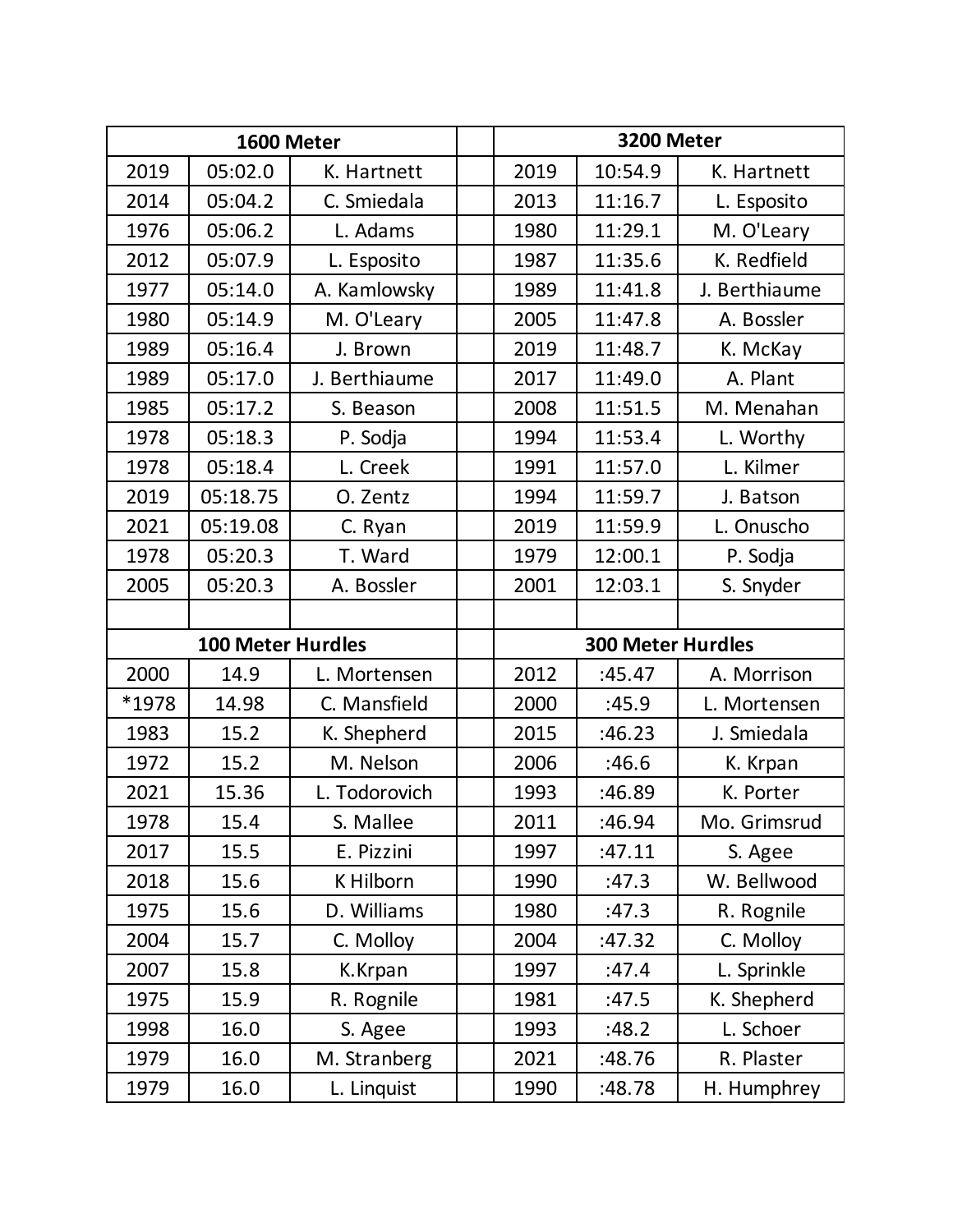| Long Jump |                   |                    | <b>High Jump</b>   |          |                         |  |
|-----------|-------------------|--------------------|--------------------|----------|-------------------------|--|
| 2021      | 17'10             | L. Todorovich      | 1983               | 5'9.5    | K. Shepherd             |  |
| 2012      | 17'10"            | A. Morrison        | 2011               | 5'6      | <b>Allison Morrison</b> |  |
| 2007      | 17'5.5"           | W. Haseman         | 2021               | 5'5      | L. Todorovich           |  |
| 2018      | 17'5              | K. Hilborn         | 2011               | 5'5      | A. Gilchrist            |  |
| 1992      | 17'5              | S. Dudley          | 1996               | 5'5      | D. Sasek                |  |
| 1984      | 17'5              | L. Ursich          | 1977               | 5'5      | M. Petrie               |  |
| 1973      | 17'4.5            | J. Bunkowski       | 1995               | 5'4      | C. McCain               |  |
| 1979      | 16'9.5            | <b>B.</b> Bauer    | 1988               | 5'4      | T. Freeman              |  |
| 1995      | 16'8.5            | D. Lamb            | 2012               | 5'3''    | Ma. Grimsrud            |  |
| 1989      | 16'8              | T. Freeman         | 2018               | 5'3''    | K. Lloyd                |  |
| 1983      | 16'7.5            | K. Shepherd        | 2004               | 5'3''    | Shara Flores            |  |
| 1979      | 16'7              | R. Rognile         | 1980               | 5'3      | R. Rognile              |  |
| 1979      | 16'7              | J. Myles           | 2017               | 5'2      | T. Krantz               |  |
| 1999      | 16'6.5            | N. Peterson        | 2009               | 5'2      | B. Johnson              |  |
| 2019      | 16'6              | S. Garrett         | 2009               | 5'2      | H. Thompson             |  |
| 1992      | 16'6              | M. Freeman         | 2007               | 5'2      | J. Pillatzke            |  |
| 1986      | 16'6              | T. Zinnecker       | 2000               | 5'2      | L. Price                |  |
| 1985      | 16'6              | K. Kockler         | 1996               | 5'2      | C. Synness              |  |
|           |                   |                    | 1973               | 5'2      | <b>B.</b> Robertson     |  |
|           |                   |                    |                    |          |                         |  |
|           | <b>Pole Vault</b> |                    | <b>Triple Jump</b> |          |                         |  |
| 1998      | 13'2              | S. Agee            | 1992               | 37'10.5  | S. Dudley               |  |
| 2018      | 12'3              | K. Hilborn         | 2017               | 36'4"    | G. Kerr                 |  |
| 2000      | 12'1              | J. Penner          | 2003               | 36'2.75  | J. Roskam-Purnell       |  |
| 2006      | 11'7"             | A. May-Fraser      | 2017               | 36'      | T. Krantz               |  |
| 2016      | 11'6"             | J. Rockenbaugh     | 1989               | 35'9     | T. Freeman              |  |
| 2012      | 11'6"             | T. Cundith         | 2017               | 35'6"    | S. Garrett              |  |
| 2001      | 11'3              | <b>B.</b> Tatchell | 2019               | 35'3''   | E. Heuiser              |  |
| 1997      | 11'2              | N. Zeller          | 1997               | 35'1.5   | L. Hubber               |  |
| 2009      | 11'               | M. Evanson         | 1996               | 35'1.25  | S. Agee                 |  |
| 2004      | 11'               | Kari Heiple        | 2009               | 34'11.75 | H. Thompson             |  |
| 2019      | 10'7              | S. Unger           | 1992               | 34'7.5   | K. Downs                |  |
| 2017      | 10'6              | K. Benson          | 1991               | 34'5     | M. Freeman              |  |
| 2018      | 10'0              | K. Jablonski       | 1991               | 34'4.5   | A. VanHook              |  |
| 2015      | 10'0              | M. McLaughlin      | 1984               | 34'4     | K. Kockler              |  |
| 2014      | 10'0              | L.J. Fiorita       | 2019               | 34'1.5"  | O. Huber                |  |
| 2010      | 10'0              | E. Vosbeck         |                    |          |                         |  |
| 1998      | 10'0              | M. Hoyne           |                    |          |                         |  |